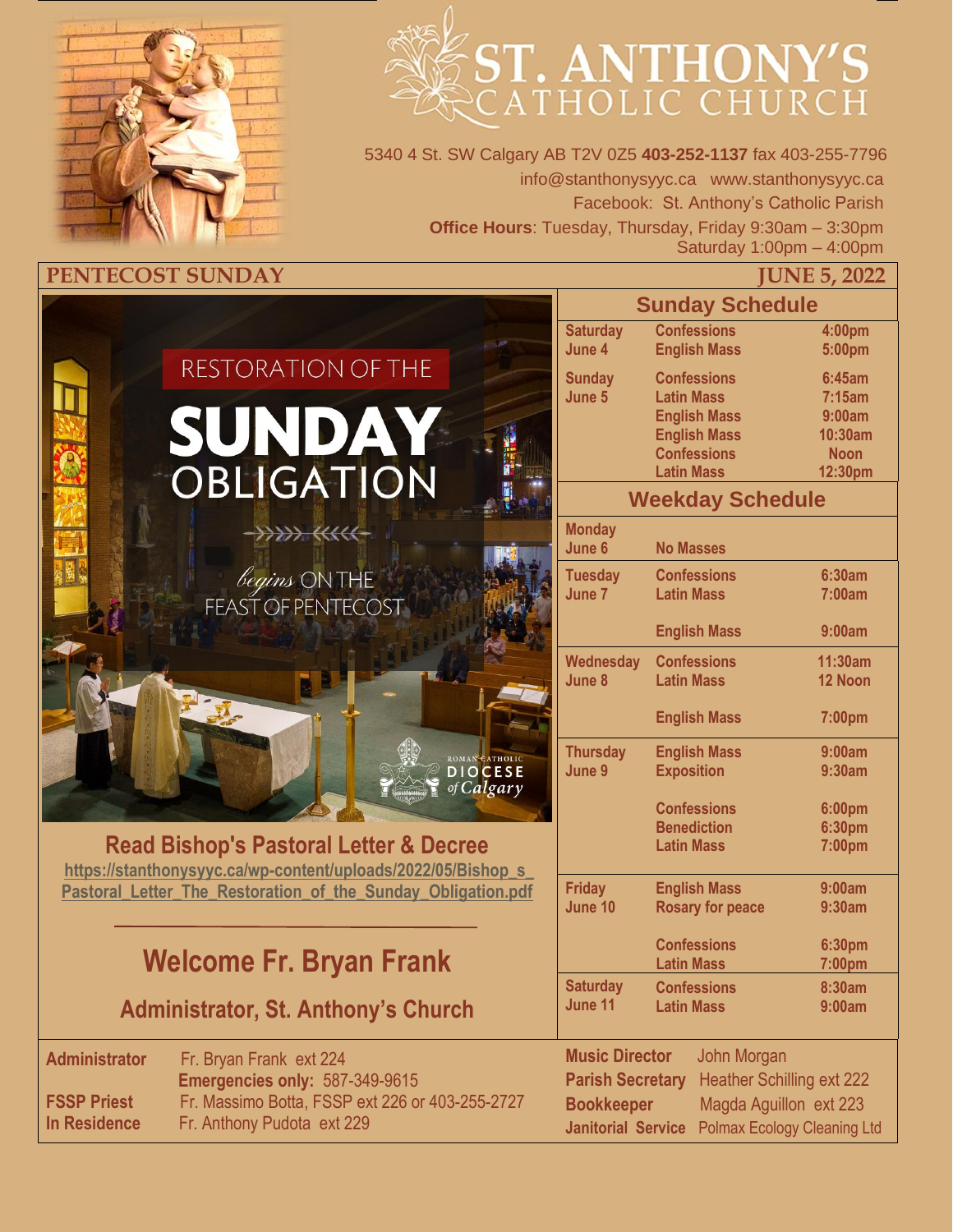# St. Anthony's Updates

### Preparing for a New Family

Our parish will be welcoming and sponsoring a new family to Canada; Martin and Elena with their two sons Timothy and Carlos, ages 12 and 13. They have fled Iran due to persecution for being Catholic. The family is currently in Turkey awaiting to relocate to Calgary, on June 25th.

As a parish, our task will be to welcome Elena and Martin and their children, to take them under our wings, and to help integrate them into the Canadian way of life. Support will be needed financially, as well as on many other fronts, especially in making them feel welcome when they arrive here at Mass. We trust you will extend to them your own welcome, thinking of ways to invite them into our St. Anthony's parish family. It can be as simple as a greeting, a smile, or an invitation to coffee after Mass.

To help prepare for their arrival, we have been busy securing an apartment, and other necessities. Today, our committee is reaching out to you, asking for your support regarding furniture for Martin and his family. We are looking for furniture of all kinds, for the living room, bedroom, and kitchen. Please see the list on the back page of this bulletin.

Our committee members are:

| Molly Naber-Sykes       |
|-------------------------|
| Abe Villanueva          |
| Rikki Sabater           |
| <b>Mariel Sabater</b>   |
| Dorothy Loucks          |
| <b>Marimon Licudine</b> |

Lili Szakony Bandi Szakony Jeffrell Painaga Ruth Hewitt Rana Dagher Husam Shammas

Please join our committee in the parish hall for a social after the Masses this weekend and next weekend to learn more about our family and how you can help to welcome them.

Email [newfamily@stanthonysyyc.ca](mailto:newfamily@stanthonysyyc.ca) to contact us!

### **PARISH OFFICE NOTES:**

This is the first of our monthly summer bulletins. The next bulletin will be Sunday, July 9.

Heather will be on vacation June 16 – 29. Dianne McKay will be available in the office on Thursdays and Fridays while I'm away. The office will be closed on Tuesday, June 21 and 28, and Saturday June 18 and 25.

#### **Livestream Sunday 10:30am**

<https://www.youtube.com/c/StAnthonysCatholicChurchCalgaryAB>

[Facebook.com/stanthonysyyc](https://www.facebook.com/stanthonysyyc/) or Telus Optik 877



#### **[CCCB Daily Readings](http://ec2-34-245-7-114.eu-west-1.compute.amazonaws.com/daily-texts/reading/2022-06-05)**

First Reading: Acts 2.1-11 Psalm: 104 Gospel: John 20.19-23

Second Reading: 1 Corinthians 12.3b-7, 12-13

St. Anthony's Updates

#### **WELCOME FR. BRYAN**

Please join us in the Parish Hall after the Masses this Saturday and Sunday to welcome Fr. Bryan to St. Anthony's Church as our new Adminstrator.

#### **FEAST OF SAINT ANTHONY**

Please join us for **Mass at 7pm on Monday, June 13** to celebrate the Feast Day of our patron saint, Saint Anthony of Padua. The Knights of Columbus will host a social after the Mass in the parish hall.

**FEED THE HUNGRY** In honour of the Feast of St. Anthony our parish community will sponsor the Feed the Hungry Sunday Meal at St. Mary's on Sunday June 12. Please help us to raise an additional \$2,200 required to feed about 300 people. **2 more parishioners are needed to do the work to build the lunch bags for St. Mary's guests**. If you are available and would like to serve on **Sunday, June 12 from 12:30pm until 3pm**, please contact Heather in the parish office 403-252-1136 ext 222 or email [secretary@stanthonysyyc.ca](mailto:secretary@stanthonysyyc.ca).

#### **PARISH PICNIC JUNE 25 SANDY BEACH**

"Family love is a personal path of holiness for each one of us." Pope Frances' June prayer intenion is for families. Join us as we gather together as our St. Anthony's parish family on Saturday, June 25 at Sandy Beach Park on the Elbow River for a BBQ lunch from 12:30 – 2:30pm. Please bring your lawn chairs. To help us plan our food, please register at <http://www.stanthonysyyc.ca/registration>

#### **The Kid's Bulletin**

[https://thekidsbulletin.files.wordpress.com/2022/04/th](https://thekidsbulletin.files.wordpress.com/2022/04/the-kids-bulletin-pentecost.pdf) [e-kids-bulletin-pentecost.pdf](https://thekidsbulletin.files.wordpress.com/2022/04/the-kids-bulletin-pentecost.pdf)

**Children's Liturgy of the Word with Miss Heidi (Catholic TV) <https://www.catholictv.org/childrens-liturgy.html>**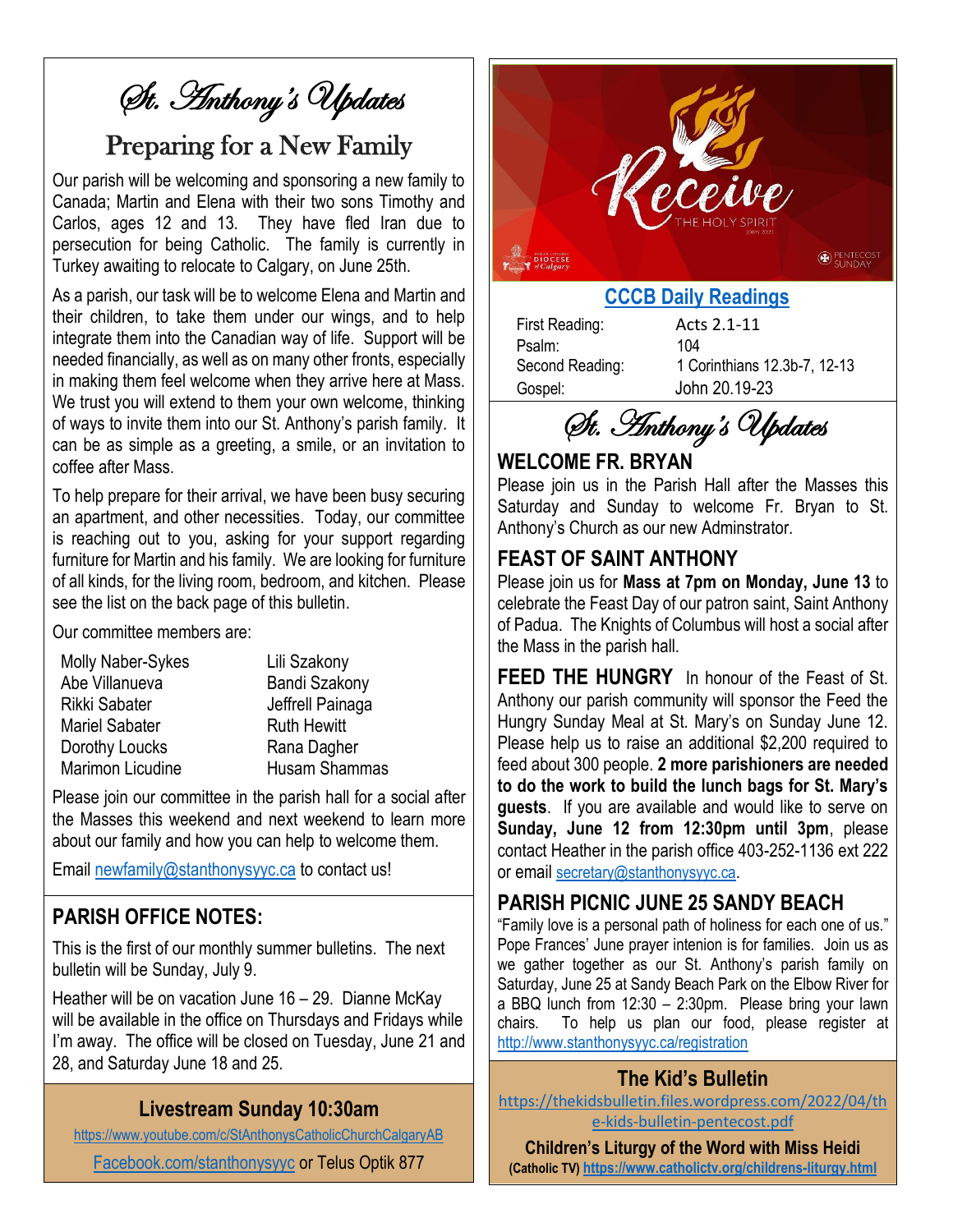#### **MASS INTENTIONS**

| Sunday, June 5<br>7:15am Latin<br>9:00am English<br>10:30am English<br>12:30 pm Latin | SL<br><b>RIP</b><br>SI –<br>SI | Private Intention<br>David Palmer<br>All Parishioners<br>Monika Tomasova |
|---------------------------------------------------------------------------------------|--------------------------------|--------------------------------------------------------------------------|
| Monday, June 6                                                                        |                                | No Masses                                                                |
| Tuesday, June 7<br>7:00am Latin<br>9:00am English                                     | SI<br>SI                       | Viktor Kunyik & Family<br>Ingrid Balic                                   |
| Wednesday, June 8<br>12:00pm Latin<br>7:00pm English                                  | SL<br><b>RIP</b>               | John E McKinnon<br>Mary Roberge                                          |
| Thursday, June 9<br>9:00am English<br>7:00pm Latin                                    | SI<br>SI                       | Owen Gerwing<br>Frama family                                             |
| Friday, June 10<br>9:00am English<br>7:00pm Latin                                     | SI<br><b>RIP</b><br>SI         | <b>Heather Schilling</b><br>Peter Brown<br>Special intention             |
| Saturday, June 11<br>9:00am Latin<br>5:00pm English                                   | RIP -<br>SI                    | Lin Won Lee Ng<br>Frank Warszycki and Family                             |

#### **LATIN MASS CALENDAR**

| Sunday, June 5  | 1 <sup>st</sup> CL Pentecost Sunday    |
|-----------------|----------------------------------------|
| Sunday, June 12 | 1 <sup>st</sup> CL Trinity Sunday      |
| Monday, June 13 | 3rd CL St. Anthony of Padua, Confessor |

### **LET US PRAY FOR THE SICK**

Lorenzo, Dennis and Jerelyn Aldon, Joyce Cashen, Rose Dourado, Lois Goodfellow, Helen Krizan, Evelyn Manser, Carter McLachalan, Johnson Mont, Charlene Munn, Roland Nincheri, Kathy Sluka, Veronica Wong, and Colleen Yeh

#### **May the Lord grant them healing, comfort, and peace**.

#### **REST IN PEACE Eileen McDermott**

#### **Our heartfelt sympathies to her family.**

May her soul and the souls of all the faithful departed, through the mercy of God, rest in peace.



"Come Holy Spirit, fill the hearts of your faithful and enkindle in them the fire of your love." Send forth workers into your vineyard. May some of our parishioners choose to serve you by becoming priests, deacons, brothers, and sisters.

If God is calling you, **Visit**: **[catholicyyc.ca/vocations](http://www.catholicyyc.ca/vocations)**



### **WEEKLY ADORATION Thursday June 9 10 am – 6 pm**

**Please note that the Blessed Sacrament will not be exposed for adoration on June 16 or 23. The church will be open for prayers before the tabernacle from 10am until 6pm.** 

**If there is anything you need, pray for it. Philippians 4:6** 

[Red Altar Candle Offering](https://stanthonysyyc.ca/wp-content/uploads/2020/10/RED-ALTAR-CANDLE-OFFERING.pdf)

| 2022 FINANCIAL PLAN UP TO MAY 17, 2022 |  |  |
|----------------------------------------|--|--|
|----------------------------------------|--|--|

|                       | YTD          | Annual        | % Annual      |
|-----------------------|--------------|---------------|---------------|
|                       |              | <b>Budget</b> | <b>Budget</b> |
| Collections           | \$106,958    |               |               |
| Other Income          | \$22,534     |               |               |
| Maintenance           | \$2,205      |               |               |
| <b>Gov Grant</b>      | \$251        |               |               |
| <b>Total Income</b>   | \$131,948    | \$419,100     | 31%           |
| Sal & Ben             | \$61,019     | \$157,600     | 39%           |
| Maintenance           | \$64,830     | \$142,600     | 45%           |
| Rectory               | \$5,425      | \$6,400       | 85%           |
| Administration        | \$11,089     | \$28,270      | 39%           |
| Assessment            | \$26,700     | \$64,080      | 42%           |
| Programs              | \$11,515     | \$10,780      | 107%          |
| <b>Total Expense</b>  | \$180,578    | \$409,730     | 44%           |
| <b>NET Operating</b>  | $-$ \$48,630 | \$9,370       |               |
| TIA                   | \$6,870      | \$40,949      | 17%           |
| Hampers               | $-18,928$    | \$70,000      | $-27%$        |
| Feed the Hungry       | \$3,338      | \$5,500       | 61%           |
| <b>Total Outreach</b> | $-$ \$8,720  | \$116,449     | $-7%$         |
| <b>Total Plan</b>     | $-$ \$57,350 | \$125,819     | $-46%$        |

**As we approach the summer months, please remember that our parish relies on your regular offertory giving for maintenance and growth and outreach. Thank you for** 



**your generosity. E-transfer: isupport@stanthonysyyc.ca Pre-Authorized Withdrawal registration** & **Credit Card donations:** [stanthonysyyc.ca/donation](https://stanthonysyyc.ca/donation/)

**Mail cheques to:** 5340 4 Street SW, Calgary, T2V 0Z5